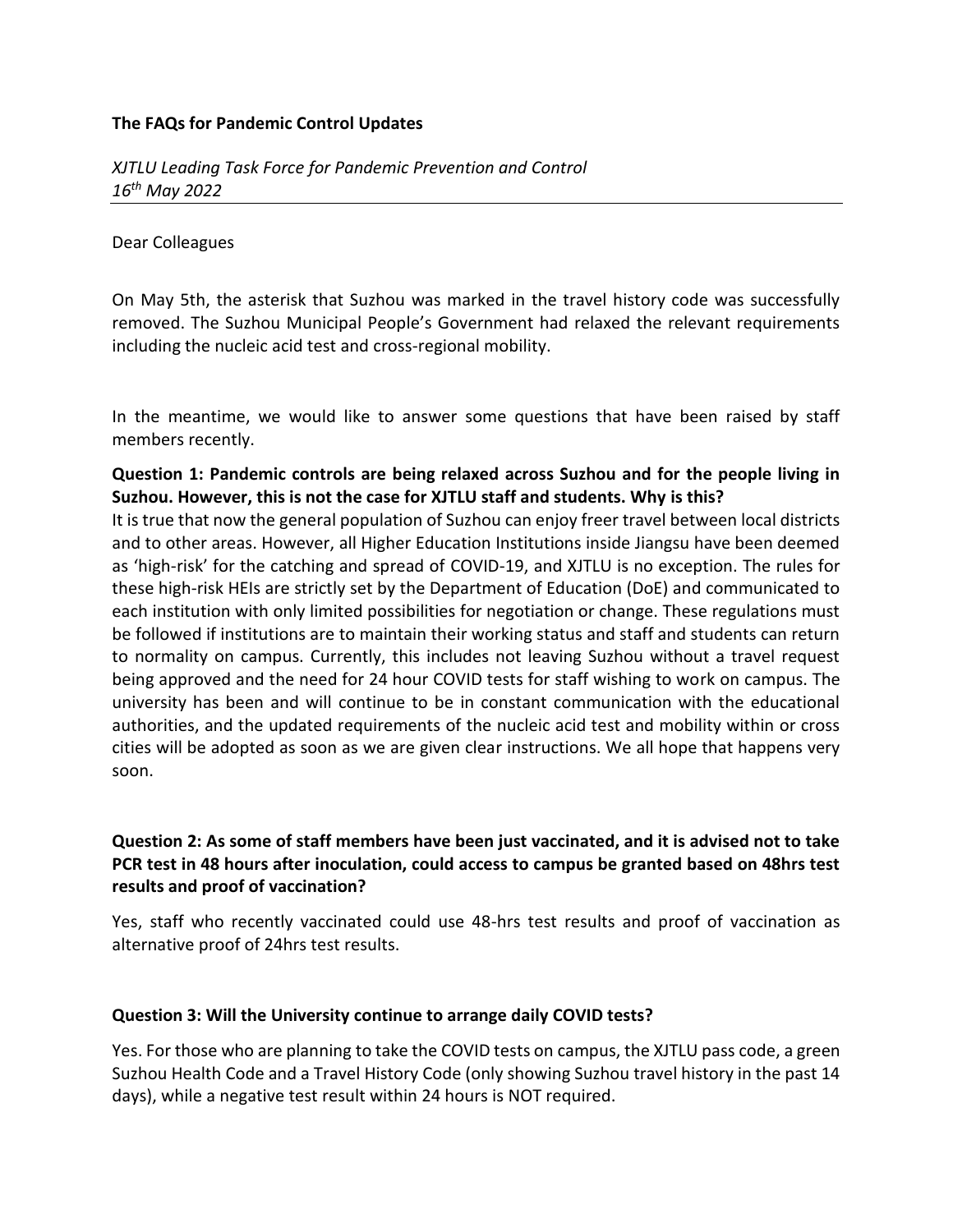#### **Question 4: Do staff need to continue completing the XJTLU Staff Daily Health Report?**

Yes. Please continue to complete the XJTLU Staff Daily Health Report. Your support is highly appreciated.

## **Question 5: If I'm an international staff member in Suzhou, what can I do if I need medical advice not connected to COVID-19, to get medicines or to repeat a prescription?**

If international staff have an urgent medical matter that requires immediate medical treatment, then go to Kowloon Hospital. The VIP department opens 8:00 am to 11:30 am, 1:30 pm to 4:30 pm from Monday to Saturday and has English-speaking staff (prior appointment is suggested via 62627999). To phone a doctor for advice, you can call Sing Health Clinic (0512 6767 1655), and they will arrange for a doctor to phone you back. The doctor you talk to can also arrange for medicines and repeat prescriptions that you can collect at the Clinic, or, if you are unable to go there, for them to be delivered to you at home.

We strive to provide convenience and support to the normal work and life of our staff as much as possible, whist ensuring the health and safety of all staff, students and the campus. If you have any comments or suggestions for the pandemic prevention and control task force, you are always welcome to reach out to us via hr@xjtlu.edu.cn or PandemicControl@xjtlu.edu.cn.

# 关于疫情防控措施的常见问答

各位同事:

5 月 5 日苏州成功"摘星",苏州市政府放宽了核酸检测、省内外跨地 域流动等相关防控措施。同时,我们希就近期员工关心的问题解答如下:

一、苏州社会面上的疫情管控措施正在逐步放松。西浦员工和学生的管 控措施并未完全同步,为什么?

的确,现在苏州社会面上允许相对自由的省内外流动。然而,江苏省内 所有高校因人员流动大、聚集度高,属于新冠疫情感染和传播的风险场所, 西交利物浦大学也不例外。省教育厅作为高校主管单位,对所有高校疫情防 控措施进行部署和要求,并严格督查。学校要保持正常运行,组织员工和学